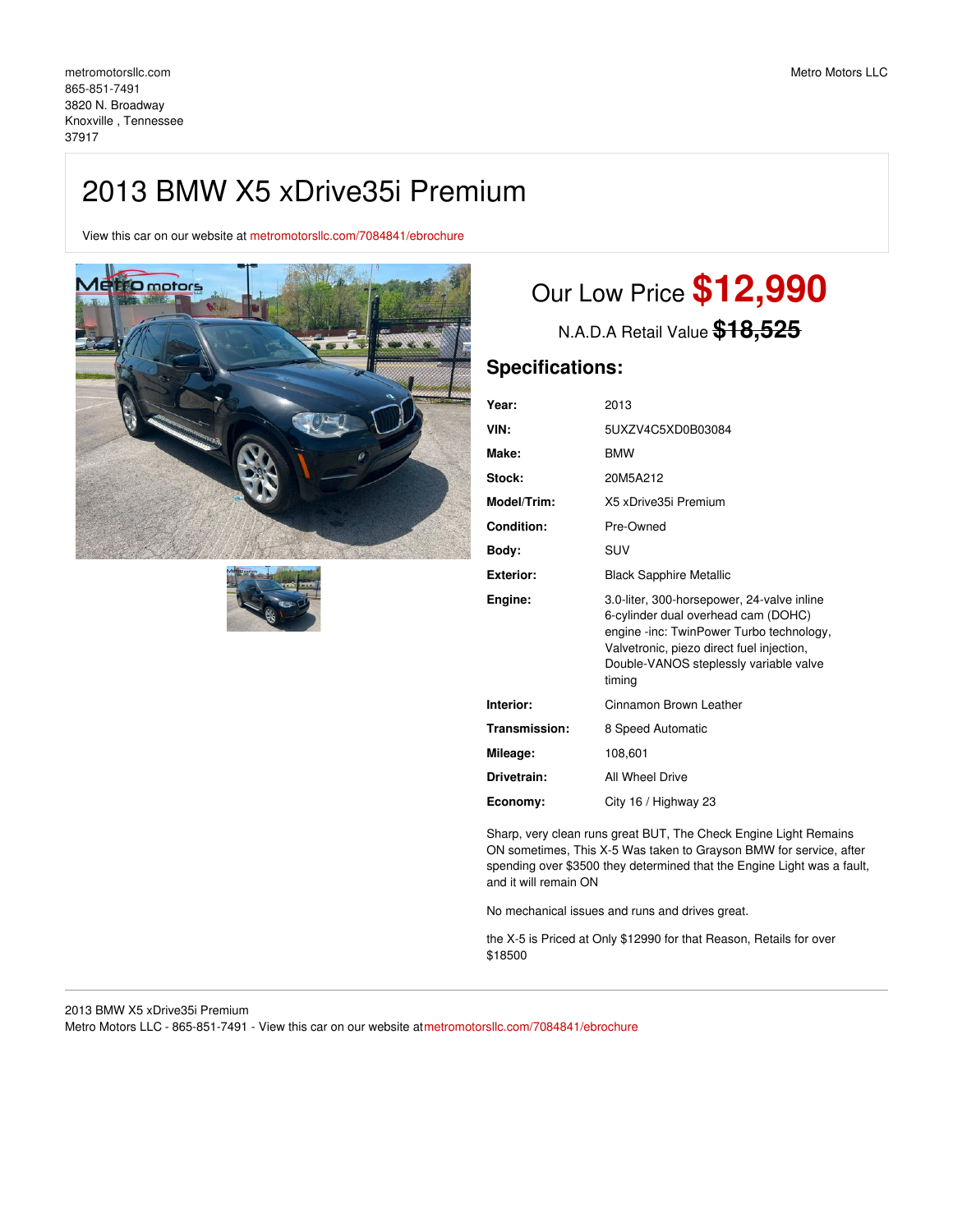

#### 2013 BMW X5 xDrive35i Premium

Metro Motors LLC - 865-851-7491 - View this car on our website at[metromotorsllc.com/7084841/ebrochure](https://metromotorsllc.com/vehicle/7084841/2013-bmw-x5-xdrive35i-premium-knoxville-tennessee-37917/7084841/ebrochure)

## **Installed Options**

#### **Interior**

- 10-way power-adjustable driver's and passenger's seat -inc: 4-way lumbar support, memory system for driver seat
- 12-volt aux power outlets
- 3-spoke power tilt/telescopic leather-wrapped multi-function steering wheel -inc: controls for audio system, cruise control, steering wheel memory, Bluetooth wireless communication for hands-free mobile phone
- 3-stage heated front seats Active head restraints in front seats
- Active-charcoal micro-filter ventilation- Ambiance lighting- Auto-dimming rear-view mirror - Cargo cover
- Central locking system -inc: center console switch (leaves gas filler door unlocked), doublelock feature, 2-step unlocking
- Dark burl walnut wood trim- Dual cupholders front & rear
- Dual front sun visors w/illuminated mirrors
- Dual-zone automatic front climate control -inc: separate left/right temp settings, recirculation control
- Dynamic cruise control- Electronic analog instrumentation w/LED illumination- Floormats
- Front-seat center console -inc: armrest, storage compartment, aux input
- Fully finished cargo area w/velour carpeting- Nevada leather upholstery
- Outside-temperature display
- Power windows -inc: key-off operation, "one-touch" opening & closing of all door windows, anti-trapping feature
- Power-adjustable steering column- Rear-seat center armrest- Rear-window defroster
- Service interval indicator, check control vehicle monitor Split folding rear seats
- Vehicle and Key Memory
- iDrive system -inc: on-board computer & controller, (6) programmable memory buttons

#### **Exterior**

- Adaptive brake lights- Auto-dimming & pwr folding mirrors -inc: memory
- Automatic headlights- Automatic tailgate w/opening/closing feature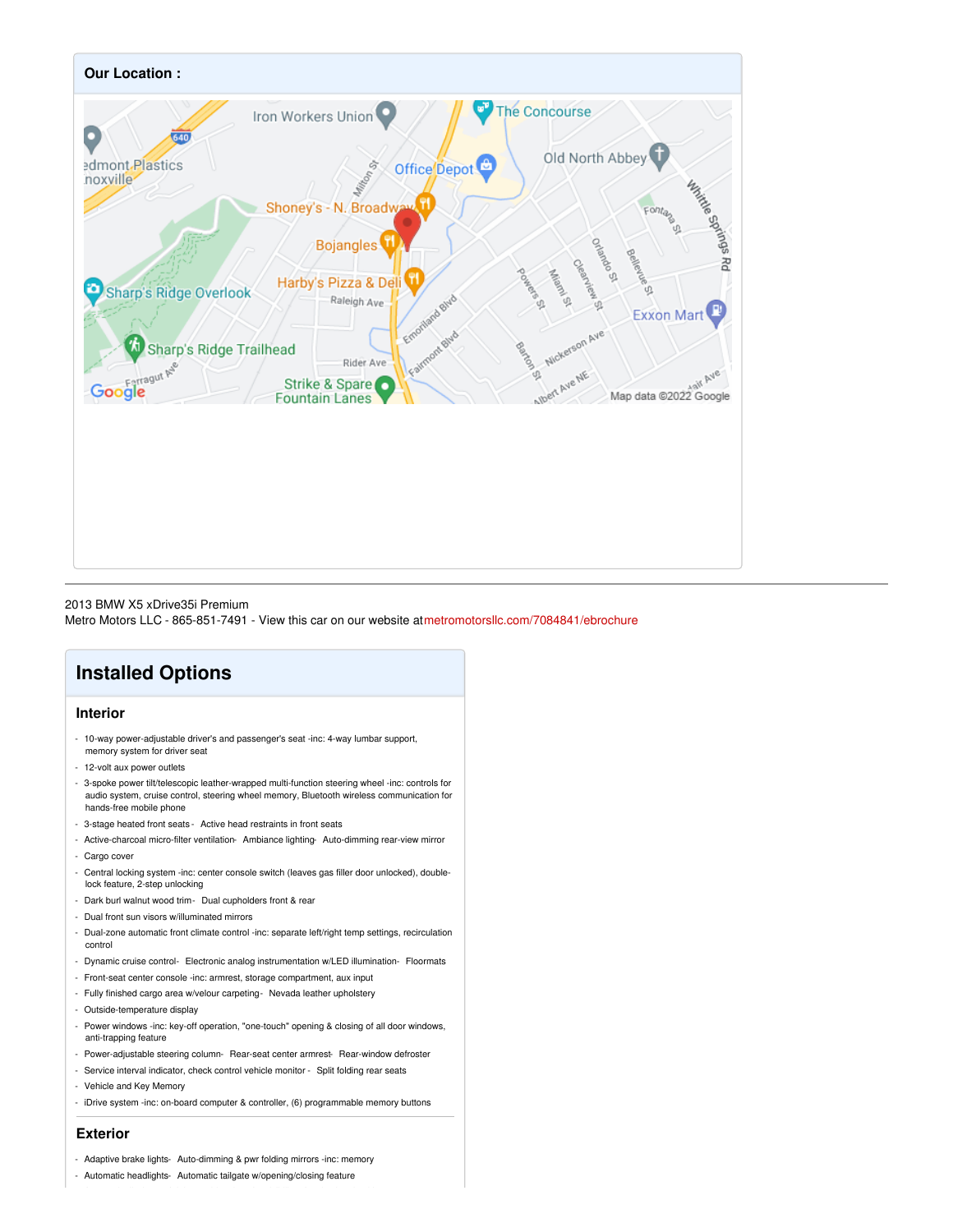- Automatic tilt-down of right outside mirror for visibility of curb when backing up
- Body-color exterior door & tailgate handles
- Halogen free-form foglights -inc: LED corona headlight-rings
- Intermittent rain-sensing windshield wipers -inc: adjustable & vehicle-speed-sensitive wiping interval, single-wipe control, windshield-washer system w/heated washer jets
- Panoramic moonroof -inc: 2-piece glass panel, power slide & lift control, wind deflector, electric interior sunshade
- Privacy glass in rear windows- Rear-window wiper/washer w/adjustable wiping interval
- Roof rails- Roof spoiler w/center brakelight
- Star Spoke (Style 334) 19 x 9.0 light alloy wheels -inc: 255/50R19 run-flat all-season tires
- Xenon adaptive headlights -inc: auto-leveling

#### **Safety**

- 10-way power-adjustable driver's and passenger's seat -inc: 4-way lumbar support, memory system for driver seat
- 12-volt aux power outlets
- 3-spoke power tilt/telescopic leather-wrapped multi-function steering wheel -inc: controls for audio system, cruise control, steering wheel memory, Bluetooth wireless communication for hands-free mobile phone
- 3-stage heated front seats Active head restraints in front seats
- Active-charcoal micro-filter ventilation- Ambiance lighting- Auto-dimming rear-view mirror - Cargo cover
- Central locking system -inc: center console switch (leaves gas filler door unlocked), doublelock feature, 2-step unlocking
- Dark burl walnut wood trim- Dual cupholders front & rear
- Dual front sun visors w/illuminated mirrors
- Dual-zone automatic front climate control -inc: separate left/right temp settings, recirculation control
- Dynamic cruise control- Electronic analog instrumentation w/LED illumination- Floormats
- Front-seat center console -inc: armrest, storage compartment, aux input
- Fully finished cargo area w/velour carpeting- Nevada leather upholstery
- Outside-temperature display
- Power windows -inc: key-off operation, "one-touch" opening & closing of all door windows, anti-trapping feature
- Power-adjustable steering column- Rear-seat center armrest- Rear-window defroster
- Service interval indicator, check control vehicle monitor Split folding rear seats
- Vehicle and Key Memory
- iDrive system -inc: on-board computer & controller, (6) programmable memory buttons

#### **Mechanical**

- 3.0-liter, 300-horsepower, 24-valve inline 6-cylinder dual overhead cam (DOHC) engine -inc: TwinPower Turbo technology, Valvetronic, piezo direct fuel injection, Double-VANOS steplessly variable valve timing
- 4-wheel anti-lock ventilated disc brakes, electronic front/rear proportioning
- 8-speed Sport Automatic transmission -inc: adaptive transmission control, sport & STEPTRONIC manual shift modes
- Brake energy regeneration to convert kinetic energy into usable electrical power
- Chrome exhaust tips- Double wishbone front suspension- Engine start/stop button
- Engine-speed-sensitive power steering- Lightweight multi-link integral rear suspension
- Pre-wiring for trailer hitch- xDrive all-wheel-drive system

### **Option Packages**

#### **Factory Installed Packages**

-

-

| 20-WAY POWER MULTI-CONTOUR<br><b>FRONT BUCKET SEATS</b>                                                                                                                                                                 |         |  |
|-------------------------------------------------------------------------------------------------------------------------------------------------------------------------------------------------------------------------|---------|--|
| -inc: standard 10-way power seat<br>functions, plus additional<br>power adjustment functions for<br>shoulder and thigh support,<br>backrest width and lumbar<br>support (contour and position),<br>2-way manual lateral | \$1,300 |  |
| adjustment for comfort<br>headrest, 2-driver memory<br>system                                                                                                                                                           |         |  |
|                                                                                                                                                                                                                         |         |  |
| 3RD ROW SEAT<br>ine: calf-lavaling cucnancion 3rd                                                                                                                                                                       | ው ዘ     |  |

\$1,700 -inc: self-leveling suspension, 3rd row climate control

#### \$2,400 ACTIVE CRUISE CONTROL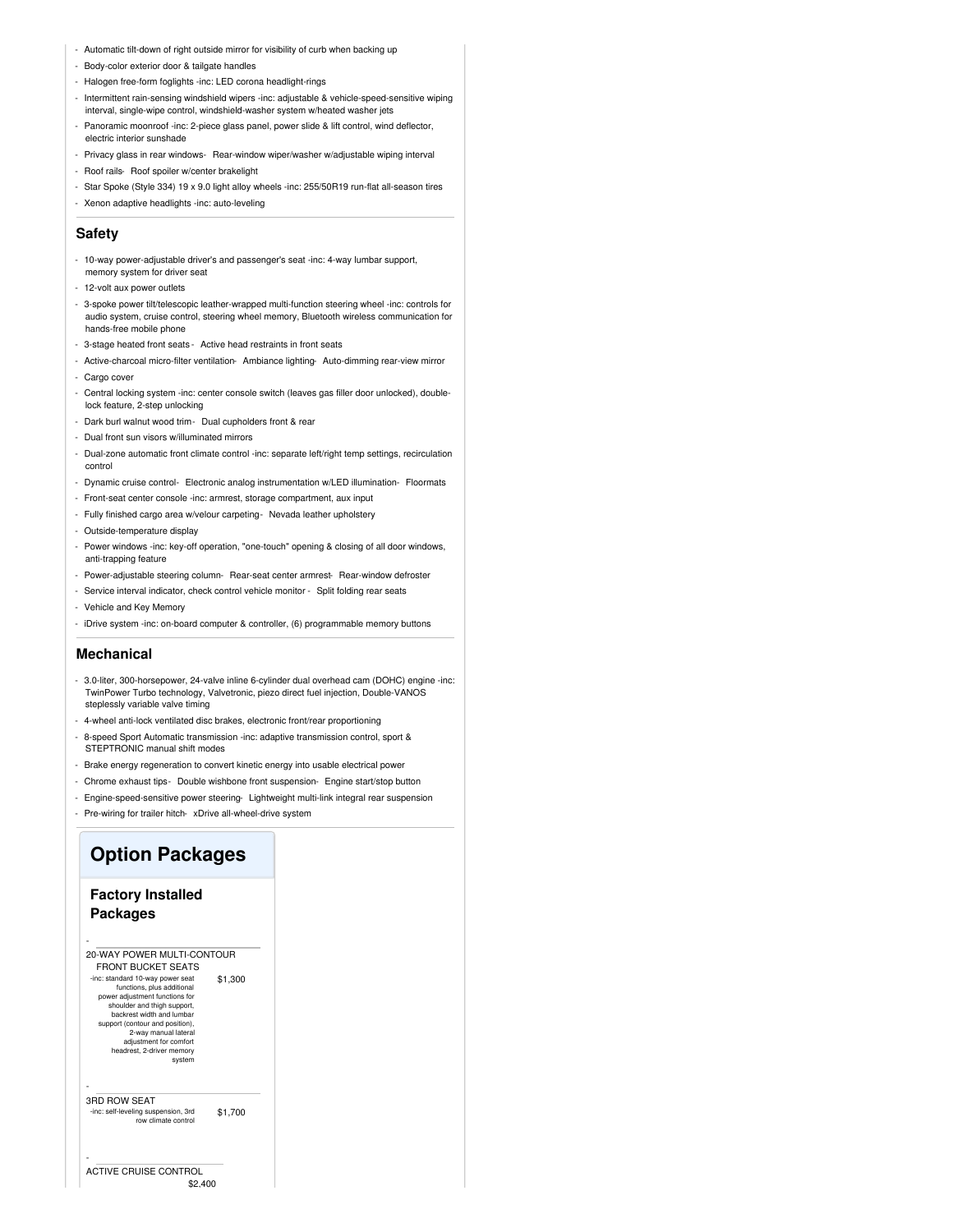| <b>ACTIVE STEERING</b><br>\$1,550                                                                                                                                                                                                                                                                                        |         |
|--------------------------------------------------------------------------------------------------------------------------------------------------------------------------------------------------------------------------------------------------------------------------------------------------------------------------|---------|
| <b>AUTOMATIC HIGH BEAMS</b><br>\$250                                                                                                                                                                                                                                                                                     |         |
| <b>COLD WEATHER PKG</b><br>-inc: heated rear seats, heated<br>steering wheel, retractable<br>headlight washers, ski bag                                                                                                                                                                                                  | \$750   |
| <b>CONVENIENCE PKG</b><br>-inc: universal garage-door<br>opener, Comfort Access<br>keyless entry, rear-view<br>camera w/top view, rear<br>manual side window shades,<br>compass in rear-view mirror, 4-<br>zone climate control,<br>navigation system, online info<br>services, voice-command,<br>Real Time Traffic Info | \$3,500 |
| HARD DRIVE-BASED NAVIGATION                                                                                                                                                                                                                                                                                              |         |
| <b>SYSTEM</b><br>-inc: voice-command, Real Time<br>Traffic Info, online info services                                                                                                                                                                                                                                    | \$1,900 |
| LUXURY SEATING PKG<br>-inc: front ventilated multi-contour<br>seats, active driver seat,<br>perforated Nevada leather                                                                                                                                                                                                    | \$2,100 |
| NAPPA LEATHER DASHBOARD &<br>CENTER CONSOLE                                                                                                                                                                                                                                                                              | \$1,900 |
| PREMIUM SOUND PKG<br>-inc: satellite radio w/1-year<br>subscription, premium hi-fi<br>system                                                                                                                                                                                                                             | \$950   |
| RUNNING BOARDS<br>\$300                                                                                                                                                                                                                                                                                                  |         |
| TECHNOLOGY PKG<br>-inc: auto high beams, side-view<br>camera, Head-Up Display                                                                                                                                                                                                                                            | \$1,700 |
| DARK BURL WALNUT WOOD TRIM                                                                                                                                                                                                                                                                                               |         |
| <b>BLACK SAPPHIRE METALLIC</b>                                                                                                                                                                                                                                                                                           |         |
| CINNAMON BROWN, NEVADA LEATHER<br><b>SEAT TRIM</b>                                                                                                                                                                                                                                                                       |         |
| Option Packages Total<br>\$20,300                                                                                                                                                                                                                                                                                        |         |
|                                                                                                                                                                                                                                                                                                                          |         |